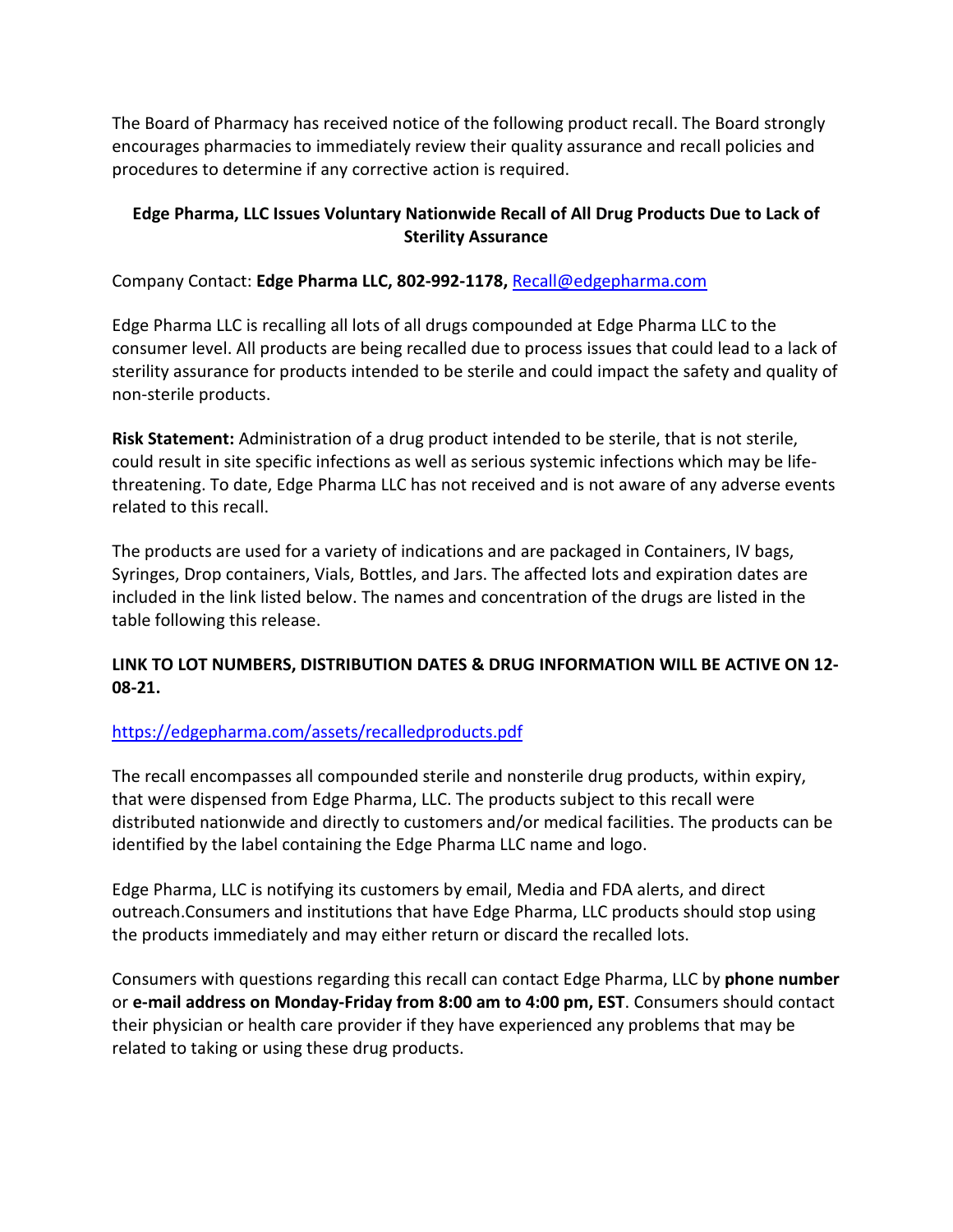Adverse reactions or quality problems experienced with the use of this product may be reported to the FDA's MedWatch Adverse Event Reporting program either online, by regular mail or by fax.

- Complete and submit the report **Online**: [fda.gov/medwatch/report.htm](https://urldefense.proofpoint.com/v2/url?u=http-3A__www.fda.gov_medwatch_report.htm&d=DwMFaQ&c=LHIwbLRMLqgNuqr1uGLfTA&r=2ykM7j3cEyKMbR6Jyy9zHSWNI2CvWOWnZeKnQ2Nqs2w&m=_hg4N1IbjD1diPAOJe2-i5ph37YJSuANob0Hi0u682gOdDMRSmBMTLOevIUW9FKL&s=3Z3lIvZBgQdMQ-DHqRwRXFBsF3Zqq1B2lyAOrNDuP6g&e=)
- pre-addressed form or submit by fax to 1-800-FDA-0178. • **Regular Mail or Fax**: Download form [fda.gov/MedWatch/getforms.htm o](https://urldefense.proofpoint.com/v2/url?u=http-3A__www.fda.gov_MedWatch_getforms.htm&d=DwMFaQ&c=LHIwbLRMLqgNuqr1uGLfTA&r=2ykM7j3cEyKMbR6Jyy9zHSWNI2CvWOWnZeKnQ2Nqs2w&m=_hg4N1IbjD1diPAOJe2-i5ph37YJSuANob0Hi0u682gOdDMRSmBMTLOevIUW9FKL&s=AkrkJPs9f7z4y96DyPMmMJ4LxfW3-2fKQFqeNNOb0VM&e=)r call 1- 800- 332-1088 to request a reporting form, then complete and return to the address on the

This recall is being conducted with the knowledge of the U.S. Food and Drug Administration.

| <b>STERILE PRODUCTS</b>                                   | <b>NDC</b>    |
|-----------------------------------------------------------|---------------|
| ALUMINUM POTASSIUM SULFATE CONCENTRATED (PF) 300 G/300 ML | 05446-0637-03 |
| BUFFERED LIDOCAINE HCL (PF) 1%                            | 05446-0850-10 |
| BUFFERED LIDOCAINE HCL / EPINEPHRINE SOLUTION (PF) 1% /   |               |
| 1:100,000                                                 | 05446-1268-01 |
| CEFTAZIDIME (PF) 22.5 MG/ML                               | 05446-0733-01 |
| CEFUROXIME OPHTHALMIC SOLUTION (PF) 10 MG/ML              | 05446-1003-01 |
| DEXAMETHASONE PHOSPHATE (PF) 24 MG/ML                     | 05446-0848-01 |
| EDETATE DISODIUM (EDTA) (PF) 1.5%                         | 05446-1427-10 |
| EDETATE DISODIUM (EDTA) (PF) 3%                           | 05446-1428-10 |
| EPINEPHRINE / LIDOCAINE HCL (PF) 0.025% / 0.75%           | 05446-0863-01 |
| GEMCITABINE (PF) 20 MG/ML                                 | 05446-1566-50 |
| GLYCERIN, STERILE (PF) 99%                                | 05446-1486-03 |
| LIDOCAINE HCL / BUPIVACAINE HCL / HYALURONIDASE (PF) 2% / |               |
| 0.375% / 15 UNITS/ML                                      | 05446-1548-18 |
| $\,$ IMETHACHOLINE CHALLENGE 5 SYRINGE TEST KIT           | 05446-1600-05 |
| METHACHOLINE CHLORIDE (PF) 16 MG/ML                       | 05446-1241-01 |
| METHACHOLINE CHLORIDE (PF) 4 MG/ML                        | 05446-1246-01 |
| METHACHOLINE CHLORIDE (PF) 1 MG/ML                        | 05446-1247-01 |
| METHACHOLINE CHLORIDE (PF) 0.25 MG/ML                     | 05446-1248-01 |
| METHACHOLINE CHLORIDE (PF) 0.0625 MG/ML                   | 05446-1249-01 |
| METHOTREXATE (PF) 125 MG/5ML                              | 05446-1505-05 |
| MITOMYCIN IRRIGATION (PF) 1 MG/ML                         | 05446-1416-01 |
| MITOMYCIN-C (PF) 0.4 MG/ML                                | 05446-1009-01 |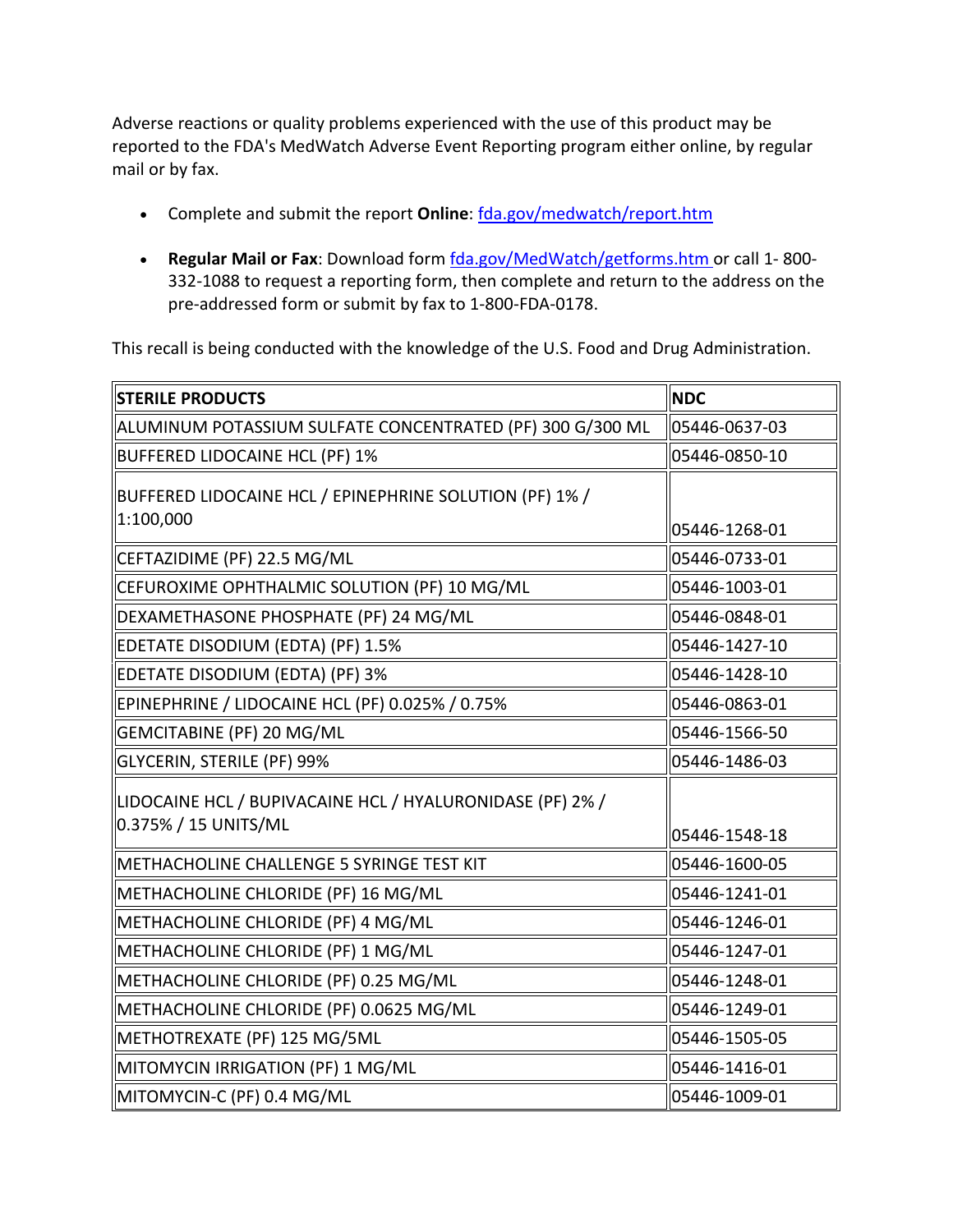| STERILE PRODUCTS                              | <b>INDC</b>               |
|-----------------------------------------------|---------------------------|
| MITOMYCIN-C (PF) 0.2 MG/ML                    | $\parallel$ 05446-1011-01 |
| MOXIFLOXACIN HCL (PF) 1 MG/ML                 | 05446-1050-01             |
| MVASI 3.75MG/0.15ML (25 MG/ML)                | $\parallel$ 05446-1661-13 |
| $\parallel$ NEOSTIGMINE METHYLSULFATE 1 MG/ML | 05446-1549-05             |

| STERILE PRODUCTS                                                                              | <b>NDC</b>    |
|-----------------------------------------------------------------------------------------------|---------------|
| NOREPINEPHRINE BITARTRATE 8 MG/250ML                                                          | 05446-1179-03 |
| PHENOL, STERILE (PF) 6%                                                                       | 05446-1476-05 |
| PHENYLEPHRINE / TROPICAMIDE / KETOROLAC / CIPROFLOXACIN (PF)<br>10% / 1% / 0.125% / 0.3%      | 05446-1270-01 |
| PHENYLEPHRINE HCL 0.1 MG/ML                                                                   | 05446-1544-10 |
| PHENYLEPHRINE HCL 0.1 MG/ML                                                                   | 05446-1545-05 |
| PHENYLEPHRINE HCL (PF) 800 MCG/10 ML                                                          | 05446-1652-01 |
| PHENYLEPHRINE HCL (PF) 20 MG/ 250 ML                                                          | 05446-1667-01 |
| PHENYLEPHRINE HCL / LIDOCAINE HCL (PF) 1.5% / 1%                                              | 05446-1118-01 |
| PHENYLEPHRINE HCL / TROPICAMIDE 2.5% / 1%                                                     | 05446-0815-01 |
| PHENYLEPHRINE/ CYCLOPENTOLATE / TROPICAMIDE / KETOROLAC 10%<br>/ 0.25% / 0.25% / 0.125%       | 05446-0859-03 |
| PHENYLEPHRINE/ CYCLOPENTOLATE / TROPICAMIDE / KETOROLAC (PF)<br>2.5% / 0.25% / 0.25% / 0.125% | 05446-0993-01 |
| POVIDONE-IODINE (PF) 5%                                                                       | 05446-1680-01 |
| TRYPAN BLUE (PF) 0.03%                                                                        | 05446-1200-01 |
| VANCOMYCIN HCL (PF) 10 MG/ML                                                                  | 05446-0736-01 |
| VANCOMYCIN HCL (PF) 1250 MG/250ML                                                             | 05446-1456-01 |
| VANCOMYCIN HCL (PF) 1500 MG/512ML                                                             | 05446-1458-01 |
| VANCOMYCIN HCL (PF) 1750 MG/514ML                                                             | 05446-1459-01 |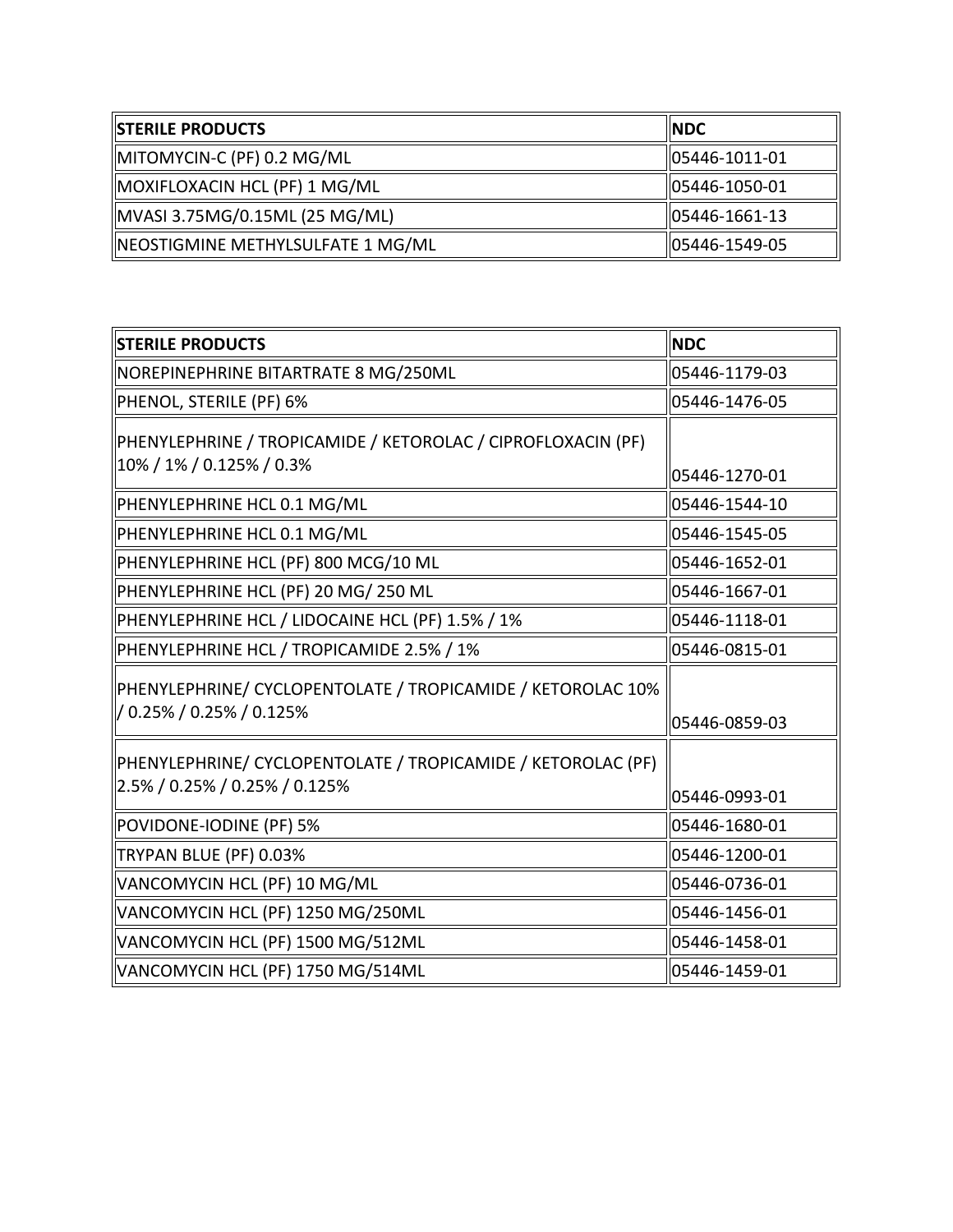| <b>ISTERILE PRODUCTS</b>                                                           | <b>INDC</b> |
|------------------------------------------------------------------------------------|-------------|
| PRESCRIPTION ALLERGY TREATMENT SETS DISTRIBUTED BETWEEN 12-<br>ll02-20 to 12-01-21 | IN/A        |

| <b>INON-STERILE PRODUCTS</b>                                                                       | <b>NDC</b>      |
|----------------------------------------------------------------------------------------------------|-----------------|
| BENZOCAINE / LIDOCAINE / TETRACAINE 20% / 8% / 4%                                                  | 05446-1235-01   |
| CANTHARIDIN 0.7%                                                                                   | ll05446-0572-03 |
| CANTHARIDIN PLUS 1% / 30%                                                                          | 105446-0970-03  |
| CIPROFLOXACIN / SULFACETAMIDE SODIUM / AMPHOTERICIN B 30MG<br>/ 50MG / 5MG                         | 105446-1633-01  |
| CIPROFLOXACIN / SULFACETAMIDE SODIUM / AMPHOTERICIN B /<br>HYDROCORTISONE 30MG / 50MG / 5MG / 25MG | 105446-1634-01  |
| DEXAMETHASONE IONTOPHORESIS 0.4%                                                                   | 05446-0622-01   |
| <b>DIBUTYL SQUARATE 2%</b>                                                                         | 05446-1047-03   |

| <b>NON-STERILE PRODUCTS</b>                                                                                 | <b>NDC</b>    |
|-------------------------------------------------------------------------------------------------------------|---------------|
| <b>DIBUTYL SQUARATE 1%</b>                                                                                  | 05446-1156-03 |
| LIDOCAINE / TETRACAINE 23% / 7%                                                                             | 05446-1647-01 |
| LIDOCAINE HCL / EPINEPHRINE / TETRACAINE HCL (LET)<br>4%/0.05%/0.5%                                         | 05446-0607-01 |
| LIDOCAINE HCL / OXYMETAZOLINE 4% / 0.05%                                                                    | 05446-1256-01 |
| LIDOCAINE HCL / PRILOCAINE HCL / TETRACAINE HCL (PROFOUND)<br>DENTAL (RASPBERRY MARSHMALLOW) 10% / 10% / 4% | 05446-0790-10 |
| LIDOCAINE HCL / PRILOCAINE HCL / TETRACAINE HCL (PROFOUND)<br>DENTAL GEL (MINT) 10% / 10% / 4%              | 05446-0407-10 |